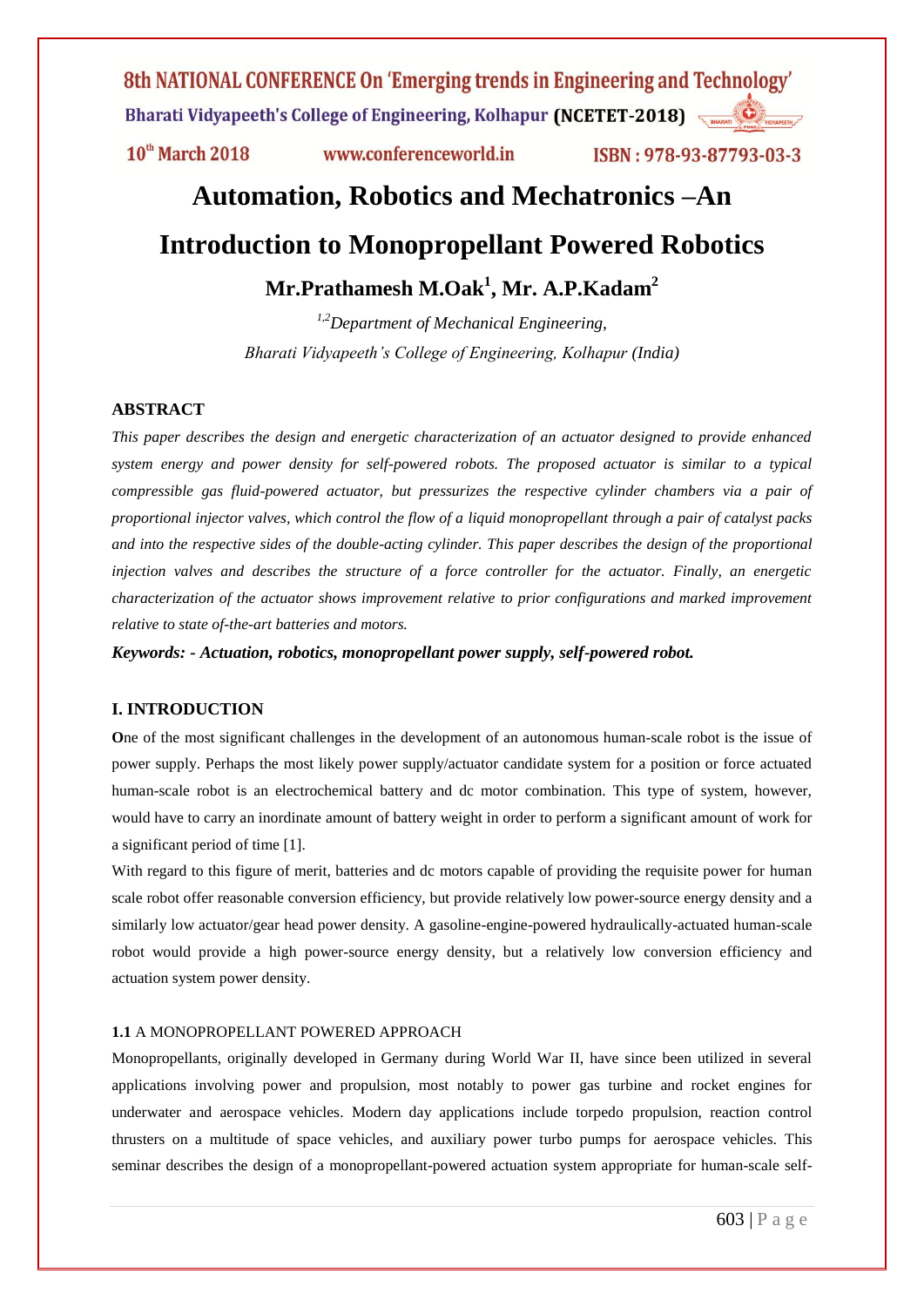#### $10<sup>th</sup>$  March 2018

## www.conferenceworld.in

## ISBN: 978-93-87793-03-3

powered robots, and presents theoretical and experimental results that indicate the strong potential of this system for high energy density human-scale robot applications. Specifically, with regard to the figure of merit described before .The proposed approach is projected to provide a significantly greater power-source energy density and actuation power density relative to batteries and dc motors, and is projected to provide a higher conversion efficiency and significantly greater actuation system power density relative to a gasoline-powered hydraulic system.<sup>[2]</sup>

## **II. LITERATURE REVIEW**

Goldfarb et al. describe a system in [1] that utilizes the monopropellant hydrogen peroxide as a power source for the

Position and force control of a pneumatic actuator. The configuration described in [1], called a centralize configuration, converts the energy released as heat via the monopropellant reaction to controlled mechanical work in a manner similar to a standard pneumatic actuation system.

E.J Barth et al. [2] describer Energetic deficiencies in current power supply and actuation technology limit significantly the utility of human scale self-powered robots, such deficiencies have motivated the development of alternative actuators that have the potential to deliver improve energetic characteristics relative to batterypowered servomotors.

B. Khoumeri [3] describes the modelling and control of a direct-injection monopropellant-powered actuator. The actuation system utilizes the catalytic decomposition of a monopropellant, the products of which are directly injected into opposing chambers of a pneumatic cylinder in order to obtain a controllable force source. The system incorporates a pair of proportional liquid fuel valves and a three-way rotary spool valve to control the pressurization and depressurization of each chamber of the actuator.

Noritsugu, T., [4] introduced a model of the catalytic decomposition of the monopropellant and the compressible gas dynamics is derived in order to control the output force of the hot gas actuator function.

McCloy D et al. [5] specifies that monopropellants, originally developed are used for modern day applications include torpedo propulsion, reaction control thrusters on amplitude of space vehicles and auxiliary power turbo pumps for aerospace vehicles..

#### **III. DESCRIPTION OF MONOPROPELLANT ACTUATION SYSTEM**

The monopropellant-powered actuation system is similar in several respects to a typical pneumatically actuated system, but rather than utilize a compressor to maintain a high-pressure reservoir, the proposed system utilizes the decomposition of hydrogen peroxide  $(H_2O_2)$  to pressurize a reservoir. Peroxide decomposes upon contact with a catalyst. This decomposition is a strongly exothermic reaction that produces water and oxygen in addition to heat. The heat, in turn, vaporizes the water and expands the resulting gaseous mixture of steam and oxygen. Since the liquid peroxide is stored at a high pressure, the resulting gaseous products are similarly at high pressure, and mechanical work can be extracted from the high-pressure gas in a standard pneumatic actuation fashion. [3]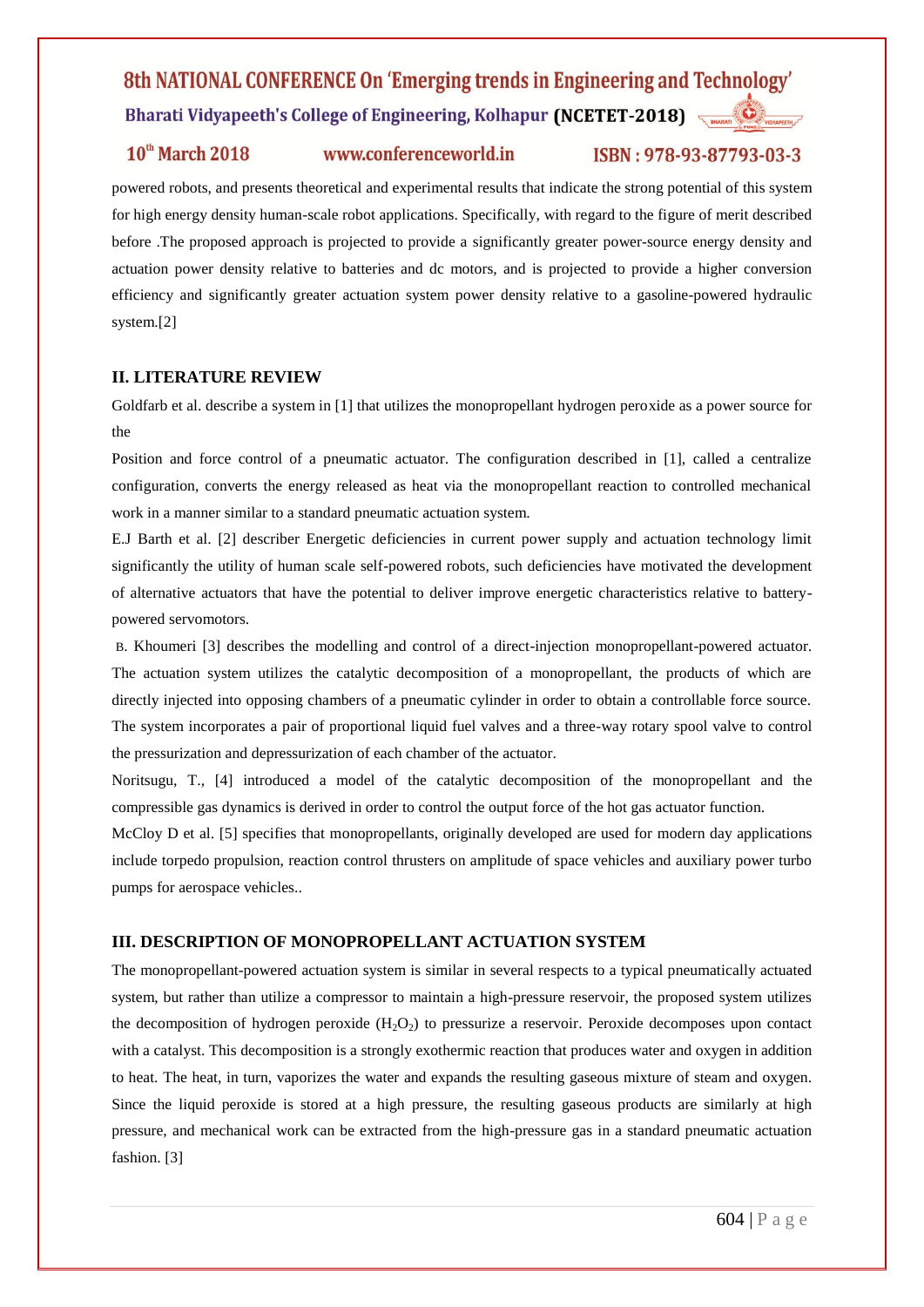10<sup>th</sup> March 2018

www.conferenceworld.in

ISBN: 978-93-87793-03-3



**Fig 1: Schematic drawing of the hydrogen peroxide powered actuation system**

The conversion of stored chemical energy to controlled mechanical work takes place as follows. The liquid  $H<sub>2</sub>O<sub>2</sub>$  is stored in a tank pressurized with inert gas (called a blow down tank) and metered through a catalyst pack by a solenoid-actuated control valve. Upon contact with the catalyst, the peroxide expands into oxygen gas and steam. The flow of peroxide is controlled to maintain a constant pressure in the reservoir, from which the gaseous products are then metered through a voice-coil-actuated four-way proportional spool valve to the actuator. Once the gas has exerted work on its environment, the lower energy hot gas mixture is exhausted to atmosphere.



**Fig 2: Prototype proportional liquid fuel valve Fig 3: Exploded view of the proportional valve and catalyst pack**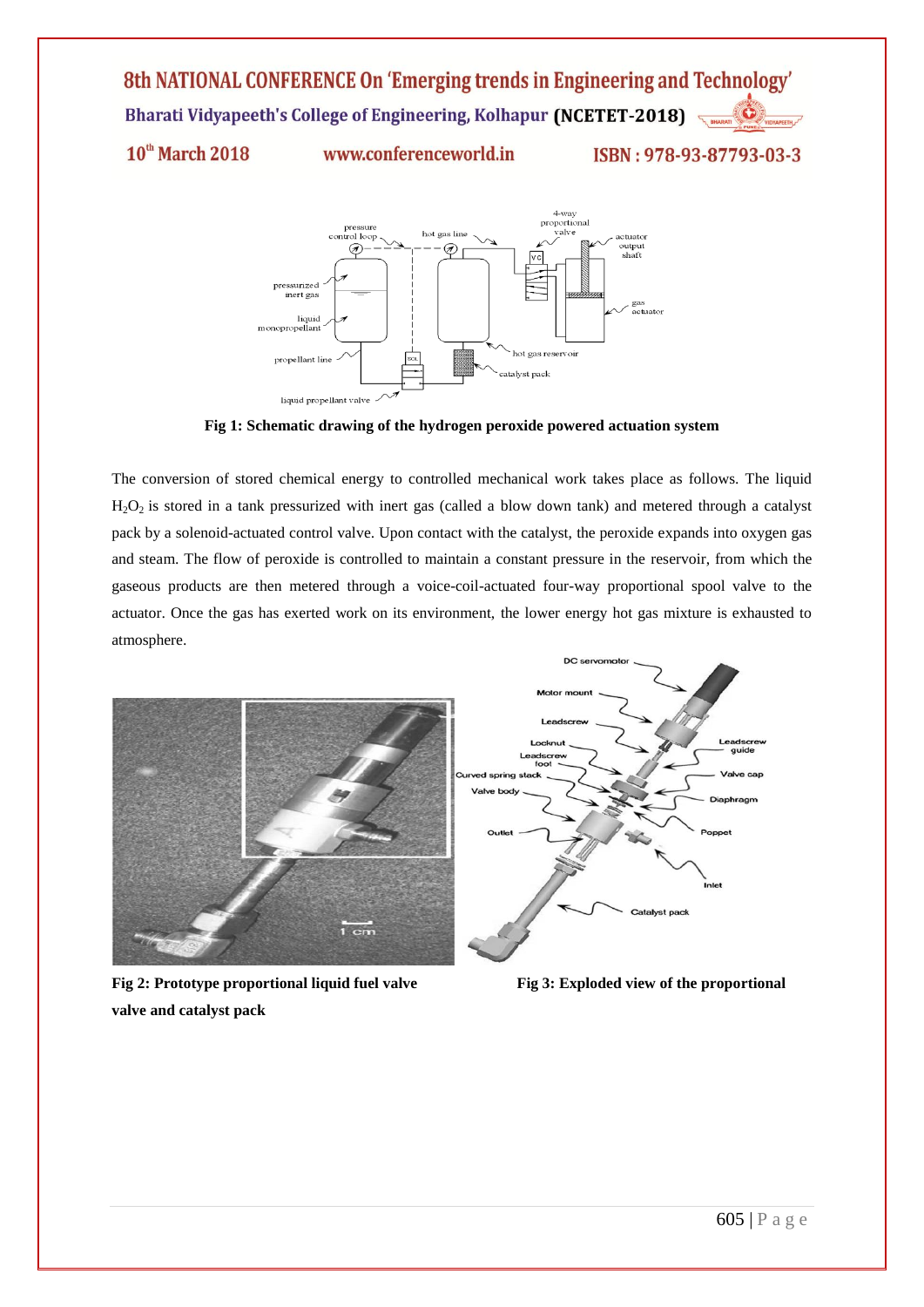$10<sup>th</sup>$  March 2018 www.conferenceworld.in ISBN: 978-93-87793-03-3

## **IV. WORKING OF MONOPROPELLANT ACTUATOR PROTOTYPE**

#### **4.1** HARDWARE

A prototype of the monopropellant-powered actuation system depicted in Fig. 1 was fabricated and integrated into a single degree-of-freedom manipulator, as shown in Fig. 4.



**Fig 4: Prototype –single degree of freedom manipulator**

The primary objective of building the prototype was to demonstrate tracking control and to conduct experiments characterizing the actuation potential described by (1). The propellant is stored in a stainless steel blow down propellant tank, and is metered through a two-way solenoid-actuated fuel valve through a catalyst pack and into a stainless-steel reservoir. The catalyst pack consists of a 5-cm-long (2 in), 1.25-cm-diameter (0.5 in) stainlesssteel tube packed with catalyst material. A pressure sensor measures the reservoir pressure for purposes of pressure regulation. The high-pressure hot gas is metered into and out of a 2.7 cm (1-1/16 in) inner diameter, 10 cm (3.9 in) stroke double-acting single-rod cylinder by a four-way spool valve, modified for proportional operation by replacing the solenoid actuator with a thermally isolated voice coil. The valve spool displacement is measured with a differential variable reluctance transducer (DVRT) in order to enable closed-loop control of the valve spool position. The pneumatic cylinder is kinematically arranged to produce a bicep-curling motion upon extension of the piston, as illustrated in Fig. 3.

#### 4.2 CONTROL

Control of the system is achieved using three separate control loops. The first and simplest is the pressure regulation of the reservoir. Pressure feedback from the pressure sensor switches the solenoid fuel valve with a thermostat-type on-off controller that regulates the reservoir pressure to 1515 kPa (220 psig). The second control loop provides a high-bandwidth (i.e., approximately10 Hz) position control of the valve spool. Finally, the valve spool position is commanded by an outer control loop, which controls the angular motion of the single-degree-of-freedom manipulator. The outer control loop utilizes a rotary potentiometer to provide arm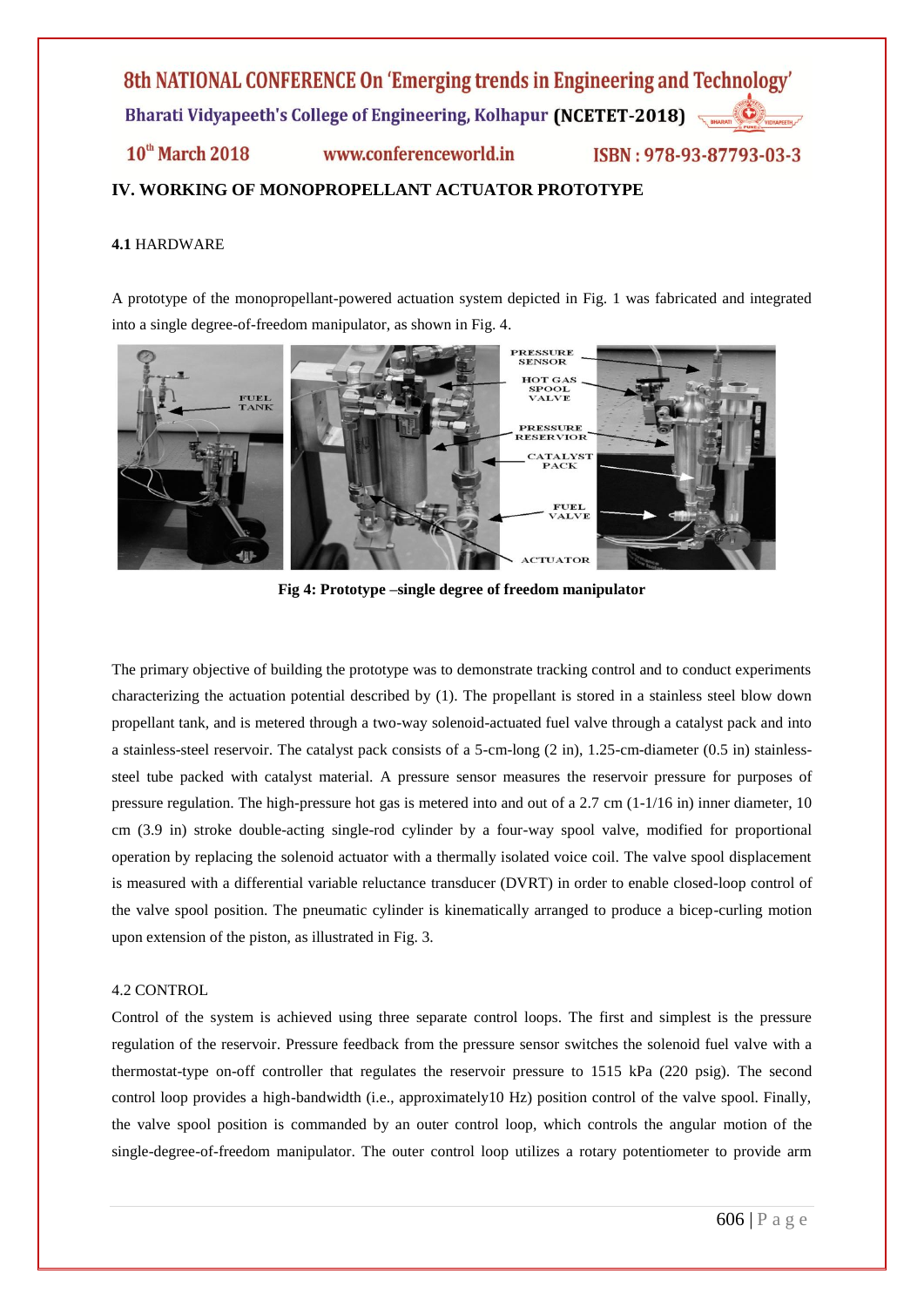# 8th NATIONAL CONFERENCE On 'Emerging trends in Engineering and Technology'

Bharati Vidyapeeth's College of Engineering, Kolhapur (NCETET-2018)

## $10<sup>th</sup>$  March 2018

www.conferenceworld.in

### ISBN: 978-93-87793-03-3

angle measurement for a position, velocity, acceleration (PVA) feedback controller, which commands the valve spool position.[2]

#### **V. EXPERIMENTATION**

#### 5.1. LOAD PROFILE

Since the actuator relies on gas as an energetic medium, and since the actuation system is not designed to utilize energy resulting from condensation of the steam (steam quality less than 100%), the energy required to vaporize the water will not be recovered and as a result the conversion efficiency is lower than if actuation system included partial condensation.. Partial condensation occurs as a result of this load profile, leaving 70% quality steam in the actuator. This load profile would yield a theoretical efficiency of 39 %( calculated theoretically) for the 70% peroxide solution.

#### 5.2 UNINSULATED EXPERIMENTS

Experiments were conducted to measure the previously calculated conversion efficiency. A 70% peroxide solution was used as the propellant to maintain acceptable temperatures for commercially available components. For these experiments, the single-degree-of-freedom manipulator was commanded to move the 11 kg mass through a 30-degree amplitude, 1-Hz sinusoidal motion. The work output was computed indirectly by measuring the angle and, in post-processing, computing the actuation torque using a model of the load. The instantaneous power and average power could then be calculated. The propellant mass consumption was measured indirectly by recording the pressure of the nitrogen gas in the blow down tank, assuming an isothermal process inside the constant-volume tank, and calculating the volume occupied by the nitrogen from the ideal gas equation, which in turn yields the volume of propellant in the tank. Since the propellant is a liquid, the mass of propellant used is easily computed from the known volume and density. The conversion efficiency is then computed over an integer number of cycles with the heat of decomposition of 70% hydrogen peroxide solution.

#### **5.3** INSULATED EXPERIMENTS

In order to improve the measured conversion efficiency, the catalyst pack, reservoir, and actuator were wrapped in insulating tape, as shown in Fig. 6, and measurement of the conversion efficiency was repeated. For the insulated case, the experimentally determined conversion efficiency was found to be 9 %.Thermocouple measurement of the surface temperatures, as previously described, yielded an estimated heat loss rate of 73 W, approximately half of the uninsulated case. Using this heat loss rate, the theoretically calculated efficiency was 12 %, the difference presumably due to control inefficiency (i.e., intermittent exhausts).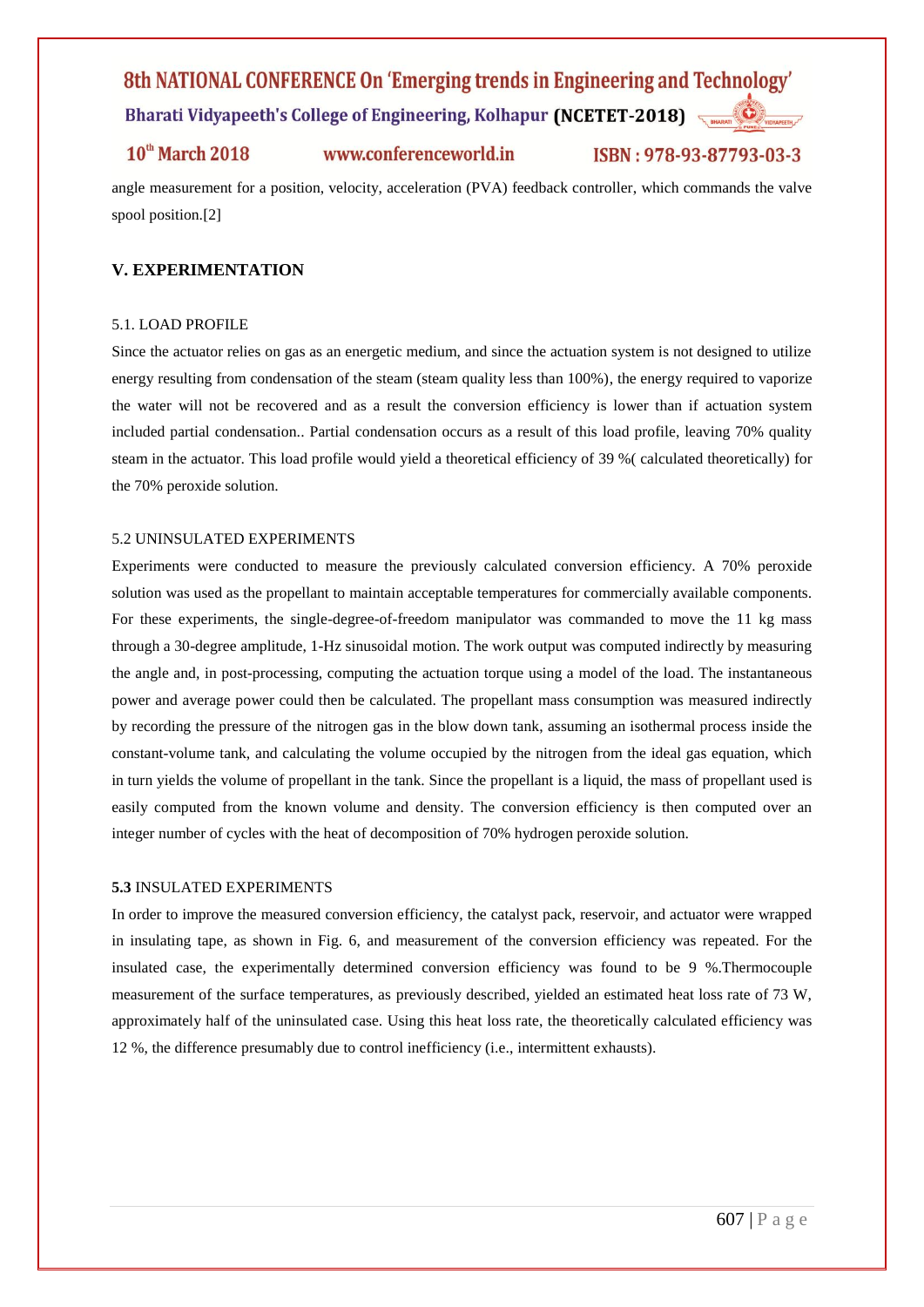$10<sup>th</sup>$  March 2018

www.conferenceworld.in

ISBN: 978-93-87793-03-3



**Fig. 6: Monopropellant actuator prototype wrapped with insulating tape and instrumented with thermocouples for measurement of surface temperature**.

For purposes of comparison, the best commercially available rechargeable batteries have energy densities of approximately180 KJ/Kg (e.g., Evercel M40-12 nickel zinc, or SAFT 27 10 LAS silver zinc). A rare-earth permanent-magnet dc motor with a harmonic drive gear head with output characteristics capable of achieving the trajectory specified by Table I, has a power density of approximately 48 W/Kg. Note that this remains invariant, regardless of the number of degrees of freedom. Finally, one can assume that the overall conversion efficiency would be the combined efficiencies due to pulse width-modulation (PWM) control, the motor, and the gear head. The PWM efficiency was estimated to be 95%, the motor efficiency calculated for the desired trajectory to be 90% (i.e., the resistive power loss in the motor windings was calculated given the desired torque), and the harmonic drive gear head efficiency was estimated based on manufacturer data to be 65%. The resulting actuation potential for this type of system would therefore be 4.8 KJ KW/Kg. The poorly insulated single-degree-of-freedom experimental setup with 70% peroxide therefore exhibited an actuation potential more than three times a state-of-the-art battery/dc motor system. A similar six-degree-of-freedom system would exhibit an actuation potential over fives times the battery/dc motor system.

#### **VI.CONCLUSION**

A power supply and actuation system appropriate for a position or force controlled human-scale robot was proposed. The proposed approach utilizes a monopropellant as a gas generant to power pneumatic-type hot gas actuators. Experiments were performed that characterize the energetic behavior of the proposed system and offer the promise of an order-of-magnitude improvement in actuation potential relative to a battery powered dcmotor-actuated approach. Experiments also demonstrated good tracking and adequate bandwidth of the proposed actuation concept.